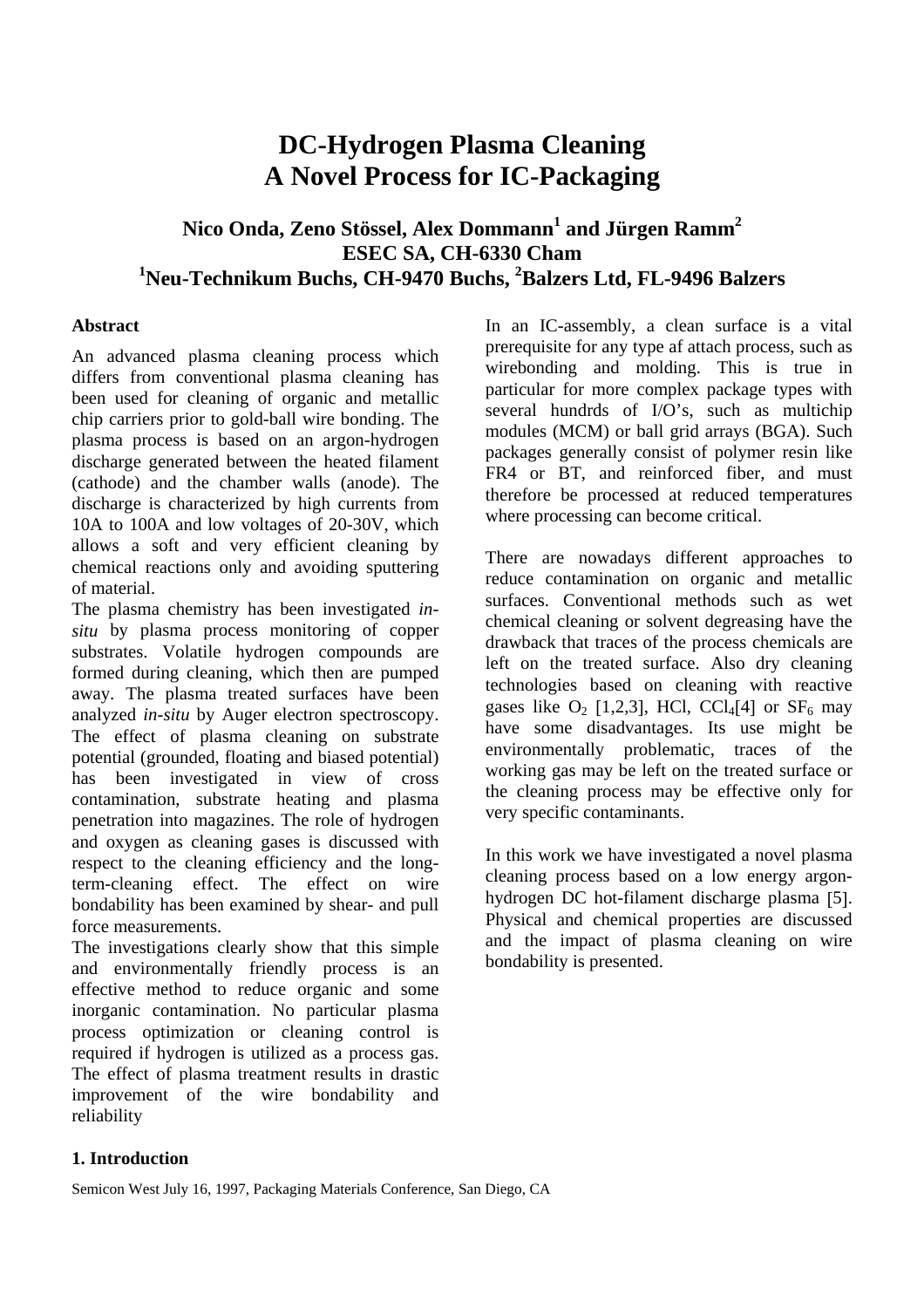#### **2. Experimental Setup and Process Description**

*Experimental Setup*



*Fig.1 Schematic drawing of the plasma cleaning module. For a detailed description see text.* 

Figure 1 displays schematically the plasma cleaning module used for the experiments. Substrates are introduced in the load lock (1) and transferred to the plasma chamber (2) to which a plasma source (3) [6] is attached. The substrate holder (4) is mounted electrically insulated, but can be grounded or negatively biased with respect to the grounded chamber by a power supply. The plasma source consist of the heated filament (5) mounted in a separate cavity. An orifice connects the cavity to the cleaning chamber. The dense Ar/H2 plasma discharge between the heated filament (cathode) and the chamber walls (anode) is established by applying a negative voltage (6) to the filament. For voltages as low as 25-30V DC, discharge currents up to 100A can be achieved. The working gas, usually argon, is fed directly into the plasma source (7). Hydrogen and/or other reactive gases such as oxygen were fed either together with the working gas or directly into the cleaning chamber at (8). Typical flows for both gases were 20-50 standard cubic centimeters per minute (sccm).

The plasma process has been analyzed by a Plasma Process Monitor (9) [7], attached to the cleaning chamber. The effect of the plasma treatment on the metallic surface has been investigated by Auger Electron Spectroscopy (AES). The spectrometer (10) is located in a separate chamber, also attached to the cleaning chamber. This allowed the plasma treated samples

to be transferred under vacuum for surface analysis.

#### **3. Results and Discussion**

#### **3.1 Characterization of the plasma process**

The voltage distribution in the plasma is characterized through a plasma potential which is very close  $(+/-1V)$  to the anode potential. The floating potential, that is, the potential acquired by an isolated substrate when immersed into the plasma, is typically around -10V. Plasma monitoring reveals  $H_3^+$ , ArH<sup>+</sup>, H<sup>+</sup>, H<sub>2</sub><sup>+</sup> (in this order) to be the most abundant ion species in the discharge. The kinetic energy of these ions is close to ground -1V to 0.5V and is well confined within +/-1eV. Figure 2 shows as example the energy disribution spectrum as measured for  $H_3^+$ for different discharge currents.



*Fig. 2 Plasma monitoring spectra of the energy distribution of H3 + ions for different discharge currents. The energy scale is given with respect to the anode potential.* 

Cleaning consisted of exposing metallic and organic chip carriers to the plasma for 5-10min at a pressure of the order of  $5*10^{-3}$ mbar. The substrates were exposed either directly to the plasma or within slotted magazines (see below). Depending on the substrate is at a floating (1), grounded (2) or biased (3) potential, cleaning proceeds very differently. For (1) and (2) cleaning occurs by surface contamination forming hydrogen volatile compounds like CH4, PH3, H2O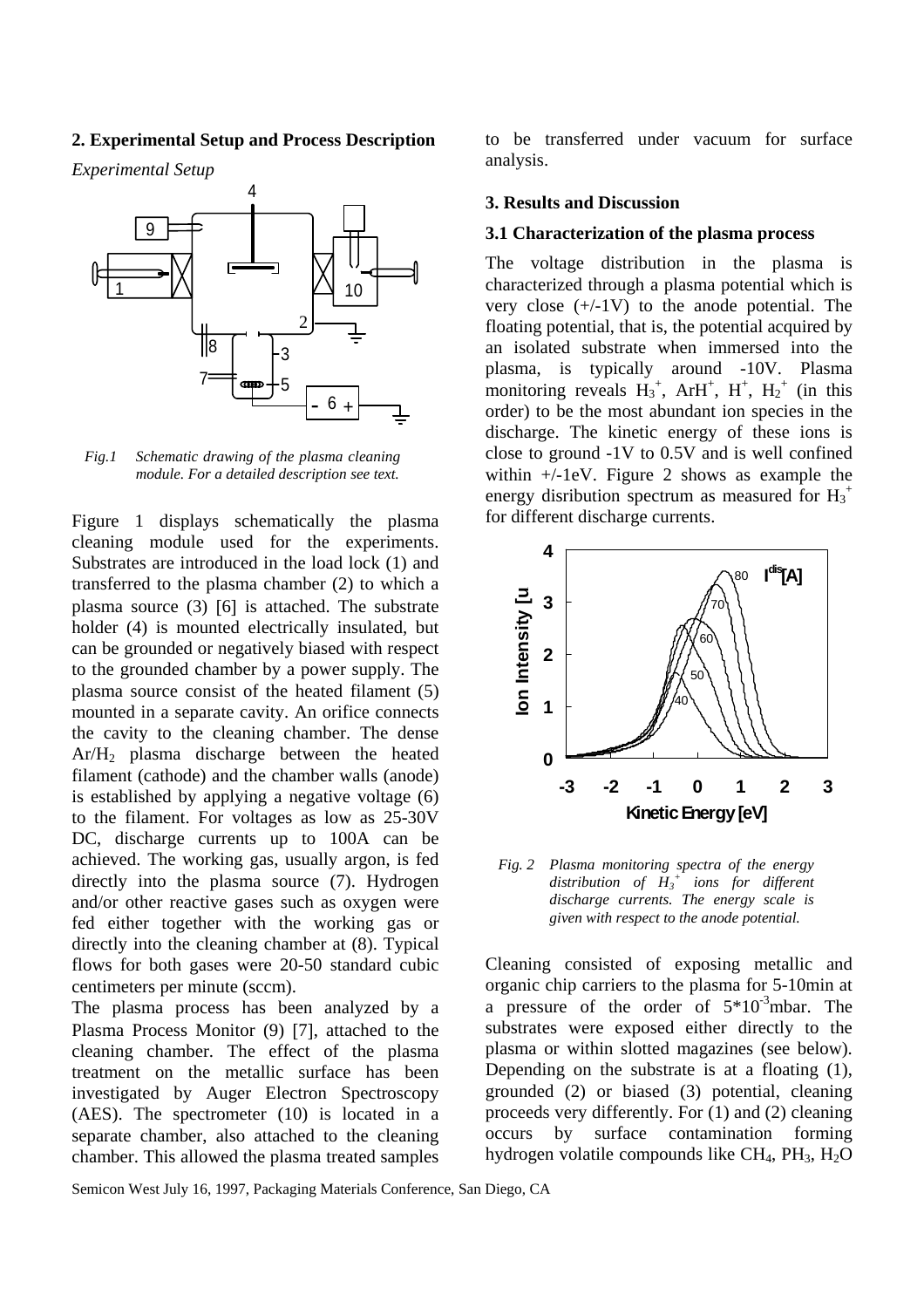with highly reactive hydrogen radicals and low energetic hydrogen ions. For grounded substrates, plasma chemical reactions are further enhanced by the large amount of so-called fast electrons (20-30eV) in the discharge. Because of the absence of any sputtering processes (see below), both cleaning types are named *plasma chemical cleaning*.

*Plasma physical cleaning*, occurs when bias voltages larger than the sputter threshold (about 20V) are applied to the substrate. Cleaning is than caused by high energetic ions which remove by physical impact all type of surface atoms, in particular non volatile species such as metal atoms.



*Fig. 3 Plasma monitoring spectra of the substrate ion density in the plasma as a function of the substrate bias potential for Cu(1), Ni(2) and Al(3) substrates.* 

This is shown in figure 3, where the measured ion intensities *vs* the substrate bias potential for Cu, Ni and Al substrates are reported  $(Ar:H_2)$  flow 20:0). From a bias potential of -50V to -20V, the observed ion intensity decreases by more than two decades. Since the plasma potential is close to ground the applied bias potential corresponds to the kinetic energy of the sputtering ions. The estimated sputter threshold for Cu, Ni and Al is 18eV, 21eV and 15eV, and compares well with the literature values of 17, 21eV and 13eV [8]. The observed range for the floating and grounded potential is therefore well below the sputter

threshold for most materials, that is, no sputtering occurs for these conditions.

Compared to plasma chemical cleaning, plasma physical cleaning has therefore the serious drawback that a portion of the sputtered, non volatile species is redeposited all over the process chamber. This increases the risk for crosscontamination especially when different types of substrate materials are processed in the same cleaning module. Moreover, plasma physical cleaning is not self-terminating on metallic surfaces as it is the case for plasma chemical cleaning. Very precise process optimization or even tool for end-point detection may thus be indispensable for certain applications.



Fig. 4 Plasma monitoring spectra of  $CH_3^+$  ion *intensity for cleaning of Cu substrates as a function of the cleaning time. Curves a), b) and c) indicates cleaning at floating, grounded and biased substrate potential, respectively. The intensity is normalized to a linear scale for better comparison. The corresponding limits are indicated by the horizontal lines.* 

The above findings are summarized in Fig. 4, where we have plotted the corresponding plasma monitoring spectra for  $CH_3^+$ , one of the byproducts formed during cleaning of a copper leadframe. The normalized ion current intensities for the substrate at floating (a), grounded (b) and biased (c) potential are shown. The decay of the curves indicate the typical cleaning time for carbon contamination. As expected, it is shortest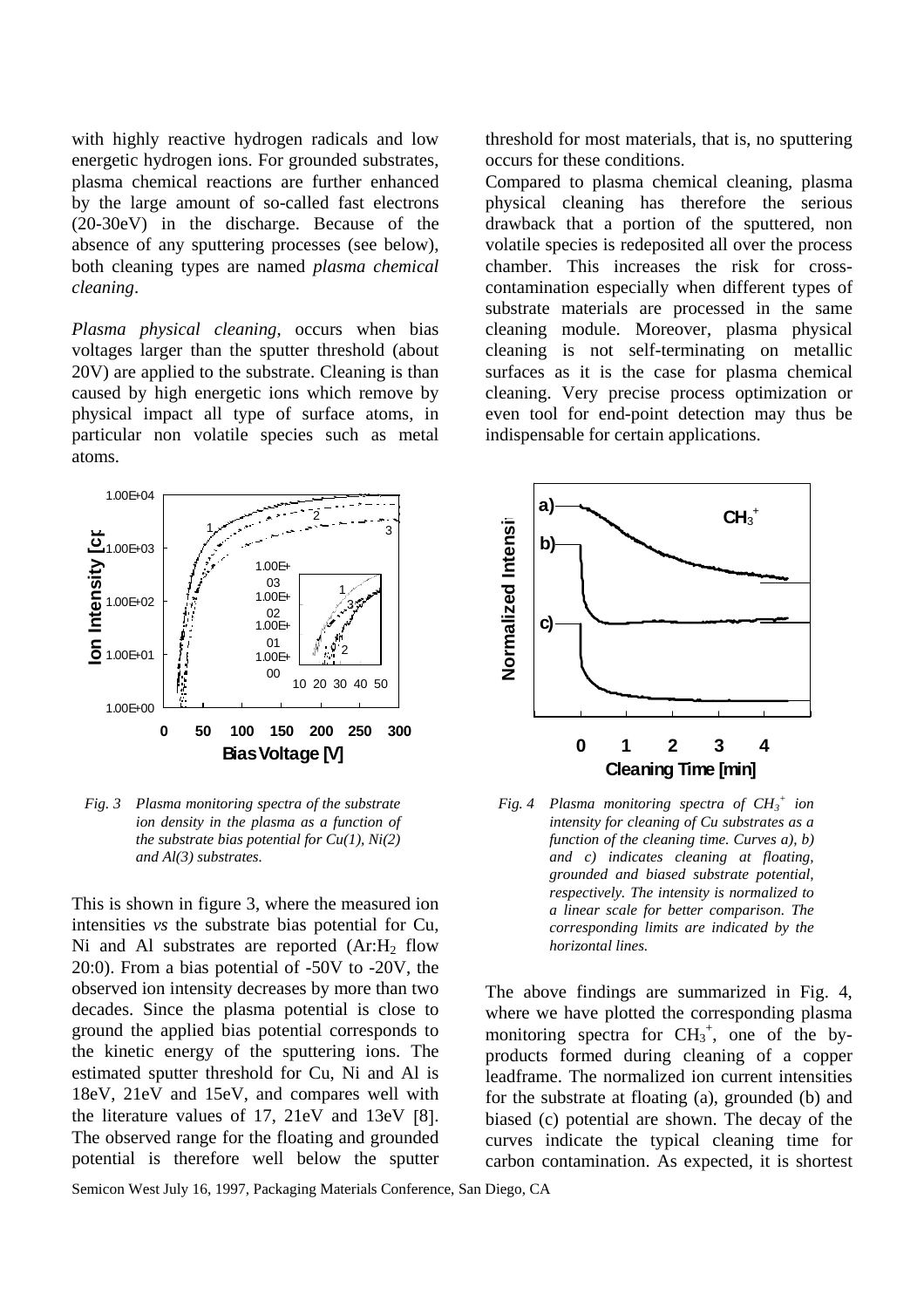for physical cleaning and for cleaning at grounded potential. Cleaning time increases by up to 5 min for floating substrates. No Cu was detected for modes (a) and (b), in agreement with the results plotted in Fig.3.

The corresponding temperatures measured on the metallic substrate holder are reported in Fig. 5. The temperature is lowest for cleaning under floating conditions (a). It increases for cleaning under biased (150V) (b) and grounded (c) conditions, where further heating is caused by ion bombardment and by electrons (resistive heating), respectively. For typical cleaning times of 10min and discharge currents of 40A the temperature of the above specified system (Fig.1) does not exceed 100°C on floating substrates. On organic substrates even lower temperatures are reached.



*Fig.5 Temperature dependence measured on the metallic substrate holder as a function of the cleaning time for cleaning with the substrate at floating (a), biased (150V) (b) and grounded (c) potential.* 

The effect of cleaning is reported in figure 6. Curve a) displays the typical Auger spectrum as obtained on an untreated Cu lead frame. O and C are usually the most dominant contamination. Cl, S, P and N occur only as traces in this case but can be more pronounced on samples stored under bad conditions. Curves b), c) and d) have been recorded after a plasma treatment of 10 min with the substrate at floating, grounded and biased (150V) potential, respectively. For all cleaning modes a considerable reduction of C and O can be observed. The signals of the other contamination are usually below the noise level, and the peak to peak amplitude of O and C decreases by an order of magnitude. P and S occur in small concentration in this particular leadframe material, and can not, therefore, be regarded as real contamination. As mentioned above, cross contamination may be a serious drawback of plasma physical cleaning. Indeed, by comparing spectrum b) and c) with d) one notes that three new peaks appear at energies around 590, 640 and 690eV after sputter cleaning. We attribute these features to the LMM Auger lines of Fe atoms. These are liable to be sputtered away from the chamber walls or the substrate holder and redeposited onto the Cu substrates. More details about this experiment can be found in [9].



*Fig. 6 Auger spectra obtained on an untreated copper leadframe (a) and on copper lead frames plasma cleaned at floating (b), grounded (c) and biased (150V) (d) substrate potential.* 

Beside the risk of cross contamination and substrate heating, plasma physical cleaning has other, more technical drawbacks concerning cleaning in magazines. Figure 7 displays the effect of substrate potential on plasma penetration through a metal grid. About a quarter of the area of the metal plate is perforated by 3mm thick holes. The metal grid is at floating potential in a)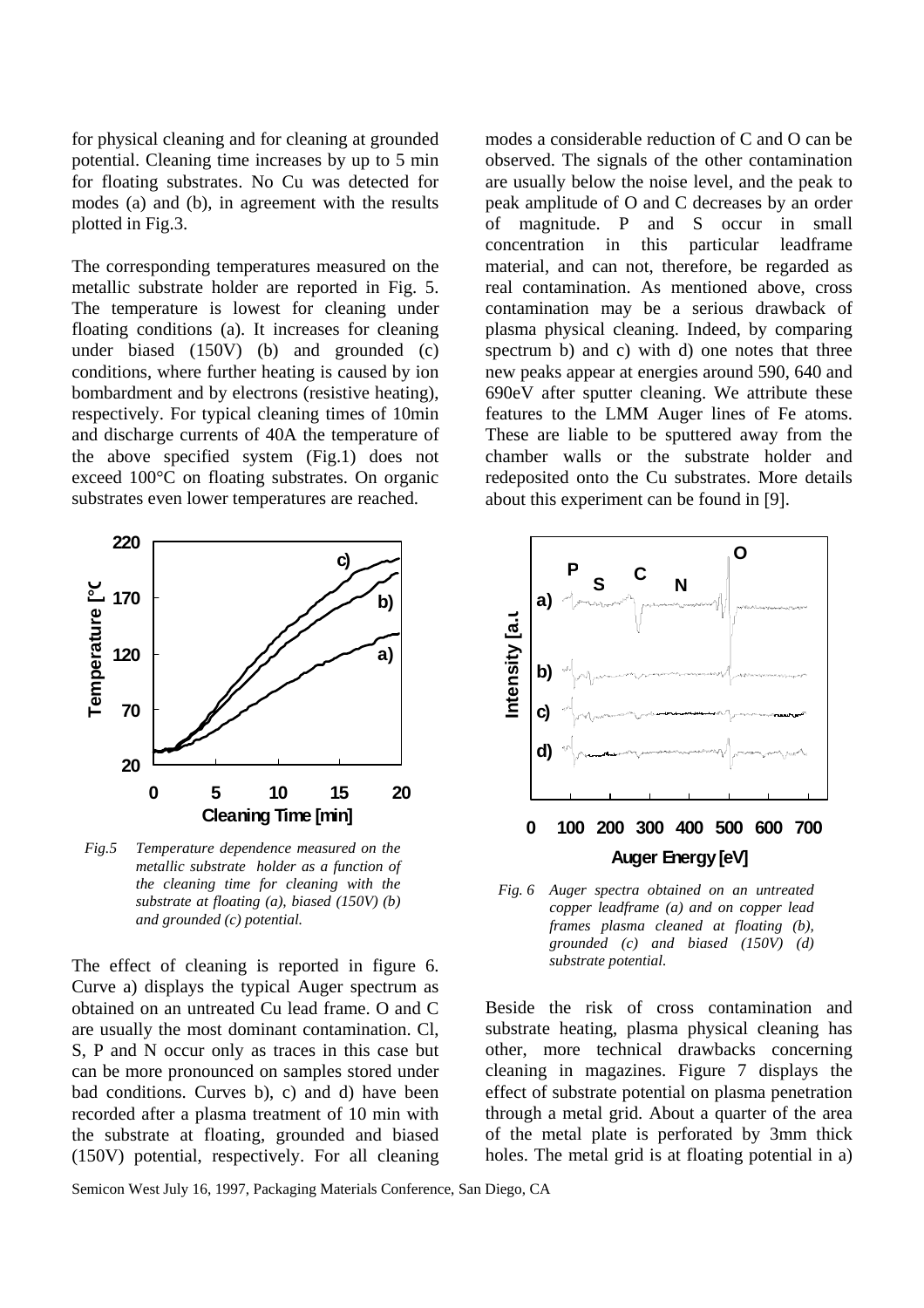and at biased potential in b). It is easy to recognize, that the glow discharge flows through the grid in case a), whereas it is repelled by the negative bias potential in case b). Repulsion occurs also for grounded potential (not shown here). The luminosity of a glow indicates the generation and therefore the presence of a high density of reactive species in the plasma. The density decreases rapidly outside the glow region, where hence also the effect of cleaning is reduced. Figure 7 further shows the very advantage of this plasma to penetrate into very thin spacing in the order of mm. This enables very efficient cleaning even in (perforated!) magazines, as will be shown in the next Section.



*Fig. 7 Photograph showing the penetration of the plasma beam (high luminosity) through a perforated (3mm holes) metal plate, with the plate at floating (a) and biased potential (b).* 

# **3.2 Selection of the Plasma Process**

# *Experimental setup:*

Gold ball wire bonding has been performed on an ESEC 3006 F/X wire bonder, equipped with the High Frequency (128kHz) Option for wire bonding on organic substrates. For shear and pull force measurements of ball and wedge bond, respectively a DAGE BT 2400 tester has been used. Further details concerning the individual experiments are indicated in the text.

Based on the above findings, only plasma chemical cleaning with the substrate at floating potential has been applied for the wire bonding experiments.

First, only for plasma chemical cleaning a soft, i.e., a damage free plasma treatment can be expected. Apart from substrate damage, we know from literature [10] that high energetic particles can also lead to electron-hole pair formation in the device insulators (oxides and nitrides), causing possible changes of the electrical characteristics of the device. Second, only for cleaning at floating potential, sufficient plasma penetration into magazines can be expected.

# *Role of the process gas*

Before presenting the wire bonding results, let us first discuss the role of the process gas. There is indeed some controversy over the choice of the process gas where plasma cleaning is concerned, i.e., hydrogen *vs* oxygen. In figure 8a) and b) we compare the effect of these two gases on wire bondability of a silver plated copper leadframe (PLCC44). Ball bonding occurred on Al1%Si pad metallization at a bond temperature of 220°C. The chips were strongly contaminated and therefore of poor wire bondability as becomes clear from the low shear strength value of only 40N/mm^2 for untreated substrates (Fig 8a). Three different plasma treatments have been carried out:

- a: hydrogen plasma for 5 and for 10min
- b: oxygen plasma for 5min
- c: oxygen plasma for 5min followed by hydrogen plasma for 2min.

The partial pressure of hydrogen was  $3*10^{-3}$  mbar, that of oxygen of  $1*10^{-1}$ mbar. Figure 8a) shows that both process gases significantly improve the contact quality of the ball bond. The corresponding values for the grading are given in the table.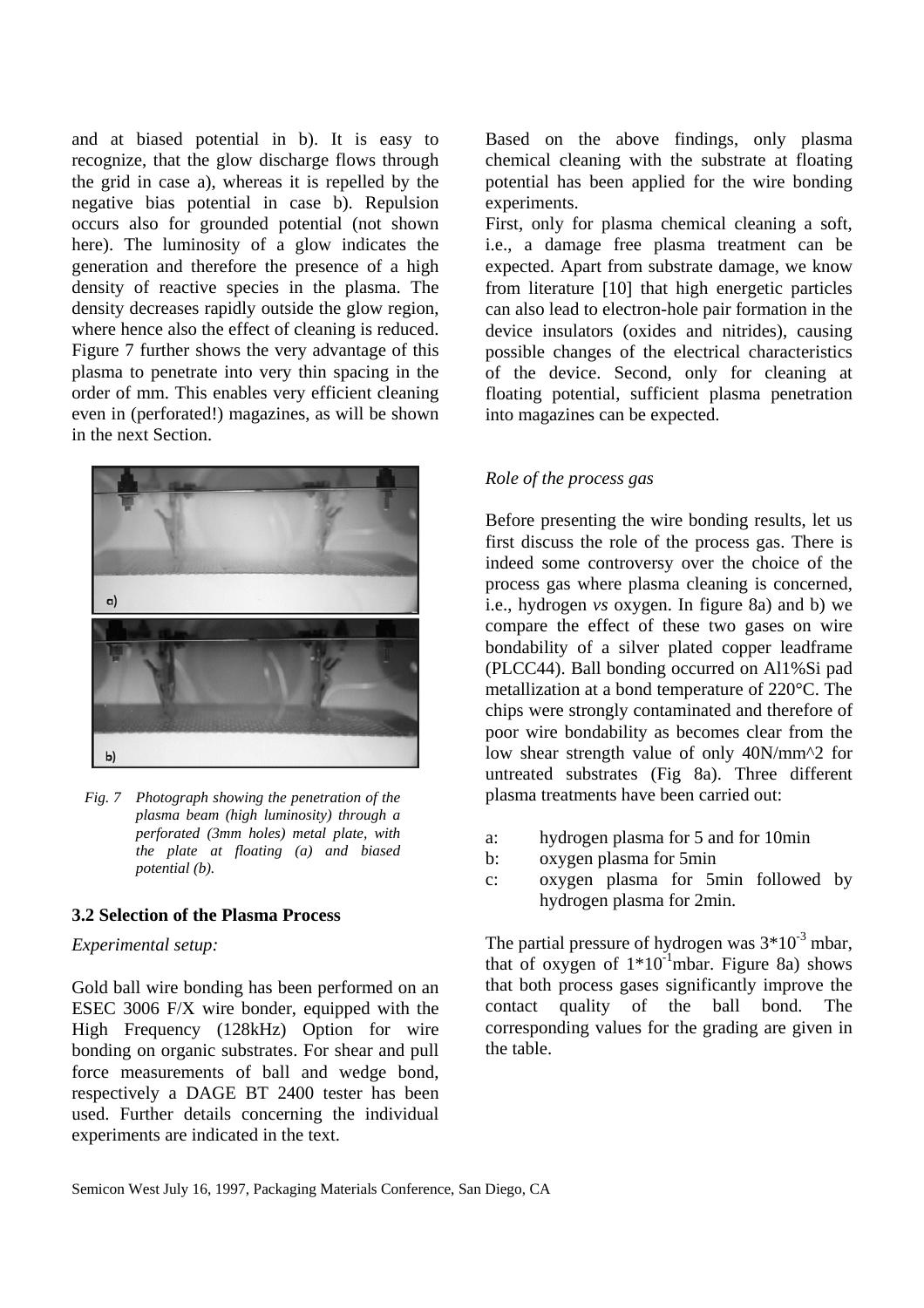

*Fig. 8a Shear strength measured on Al1%Si without (Ref) and with different plasma treatments in hydrogen plasma (5&10min), oxygen plasma (5min), oxygen plasma (5min) followed by hydrogen plasma (2min). The table gives the corresponding shear grading.* 

The improvement achieved with hydrogen is clearly superior to that achieved with oxygen. Note that no gold shear failures occurred for oxygen treated samples. Note also the enormous increase of the shear strength on samples which were first exposed for 5min to an oxygen and then for 2min to a hydrogen plasma (c). Furthermore, in contrast to hydrogen, oxygen plasma was found to deteriorate the wirebondability on prolonged cleaning. This is due to a thickening of the respective oxide layers on the Al (chip) and the Ag (finger) metallization on prolonged plasma exposure. In figure 8b) one notes a drastic decrease of the wedge bond quality after the treatment in the oxygen plasma, and a renewed increase after only a short treatment in the hydrogen plasma. Whereas in Fig. 8b) no change of the pull values occur on cleaning in hydrogen (a) or in oxygen followed by hydrogen (c), the substrate becomes practically non-bondable after cleaning in oxygen plasma (b). As expected, 100% wedge lift failure occurs. (see Table).



*Fig. 8b Pull force measured on Ag plated leads (PLCC44) without (Ref) and with different treatments in hydrogen plasma (5&10min), oxygen plasma (5min), oxygen plasma (5min) followed by hydrogen plasma (2min). The table gives the corresponding pull grading.* 

There is another concern about utilizing hydrogen for cleaning of copper substrates, namely the risk of hydrogen enbrittlement. This effects modifies the grain boundary of copper. Cracks in the copper layer may then occur when stress is applied, as e.g., during the bond process. This effect could cause serious problems on organic chip carriers, where rather thin Cu-layer are used for the pad metallization. In Fig. 9 we compare the cross section obtained on an untreated copper lead frame (a) and a copper lead frame exposed for 1 hour to a hydrogen plasma (b). On this scale a change of the grain structure would be visible in the case of hydrogen enbrittlement. In Fig 9b) no modification, i.e., no plasma damage of the bulk structure can be observed. This is not that surprising, since hydrogen enbrittlement of copper is known to occur only under very special conditions, that is, at normal pressure and for very high bulk temperatures typically above 1000°C. These requirements are clearly not given in our case.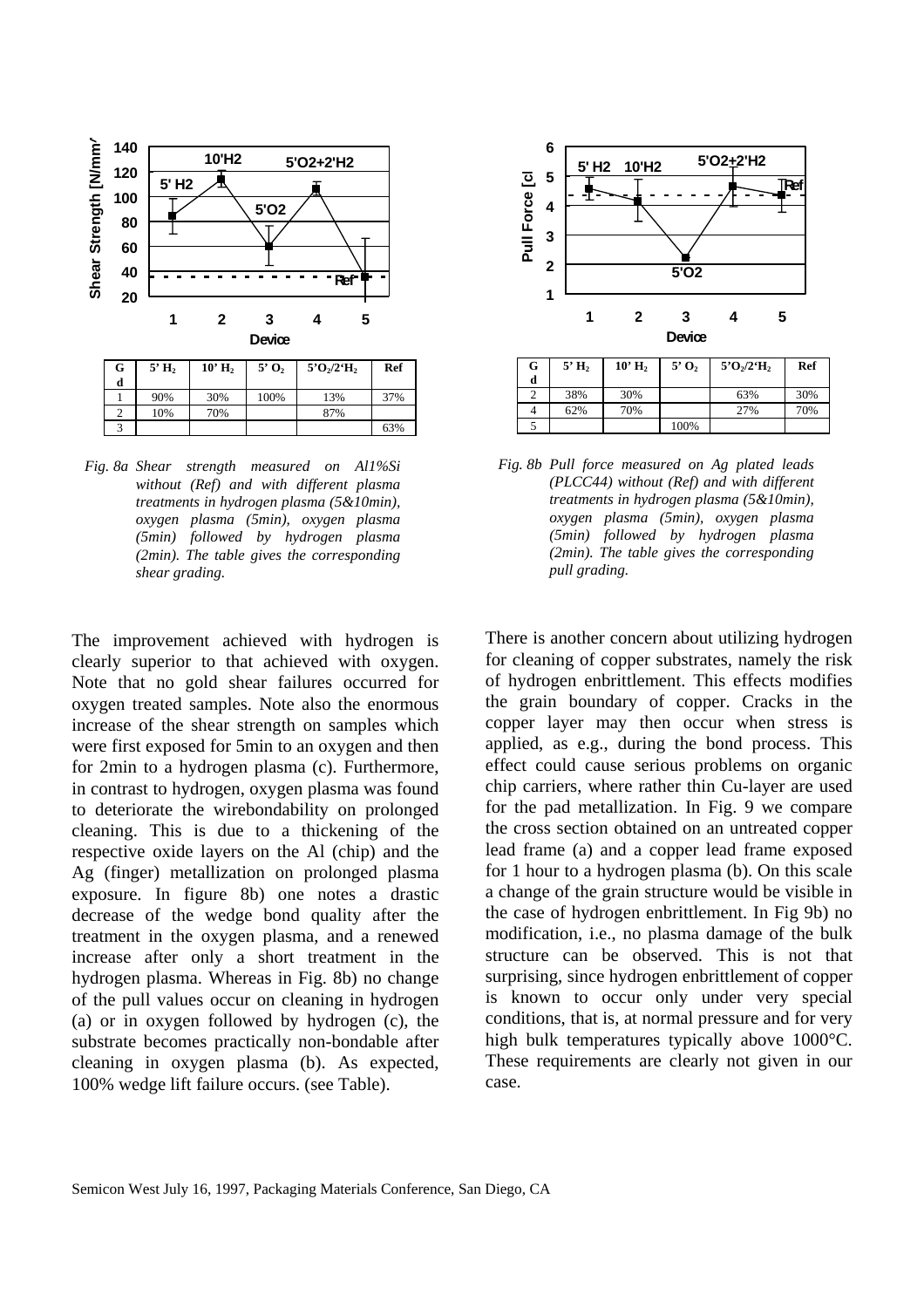

*Fig. 9 Cross section through the surface region of an untreated (a) and a plasma treated (b) copper leadframe. Sample stem from the same strip. 60 min plasma cleaning at floating substrate potential. No plasma damage is observed.* 

On BGA substrates, wedge bonding is usually achieved on gold plated fingers where bond pad oxidation is not an issue. However, gold plating on BGA is usually too thin to prevent pin-hole formation down to the underlying metal layer, normally nickel. In an oxygen plasma, oxide growth through the gold plating may still occur, and reduce the wire bondability similar to what is observed on silver plated leadframes. Furthermore, when organic substrates are exposed to an oxygen plasma, a white powder is sometimes formed on its surfaces. This powder is known to have a very negative impact on mold adhesion.

The risk of oxidation of pad metallization and epoxy resin can be reduced, of course, by accurately optimizing the process parameters of the oxygen plasma, such as the power, the process time and the gas pressure. Plasma process optimization is complex and time consuming, however, and inhomogeneities due to spatial variation of the plasma discharge are difficult to avoid. Hydrogen plasma cleaning, on the other hand, is not found to deteriorate either mold adhesion or wire bondability, even after prolonged cleaning. In addition, almost no process optimization is required for hydrogen plasma

cleaning, except for the process time. It must be increased for strongly contaminated substrates as may have been noted above in figure 8a). From this and because of further advantages concerning the long term stability of plasma treated surfaces (below), hydrogen has been favored over oxygen in the following experiments.

#### **3.3 Wire bonding results**



*Fig. 10 Pull force measured on different types of MCM substrates without (black) and with (gray) a plasma treatment of 5min at floating substrate potential* 

Figure 10 displays an example of the effect of plasma cleaning on the wedge bond quality for different types of MCM substrates. Bonding occurred at temperatures between 100 and 160°C depending on the substrate material. 3 mm long and 25um thick wires were bonded, and pulling was done a ball:wedge distance of 3:1, i.e, close to the wedge. On untreated substrates mostly wedge lift- or breakage at wedge failures occurred, indicating the very poor surface quality of these samples. The situation changed drastically after a short plasma treatment of 10min. No wedge lift was observed and for the most part breakage at neck failures occurred, instead. An exception is substrate #7, where high pull forces were obtained also without cleaning. However, it must be pointed out, that a much thicker gold plating has been for this substrate type. With a thickness of 1um it is about 10 times as thick as that used for the others. These findings reveal an important aspect of plasma cleaning: Besides of improving the wire bondability, plasma cleaning clearly enlarges the variety of substrate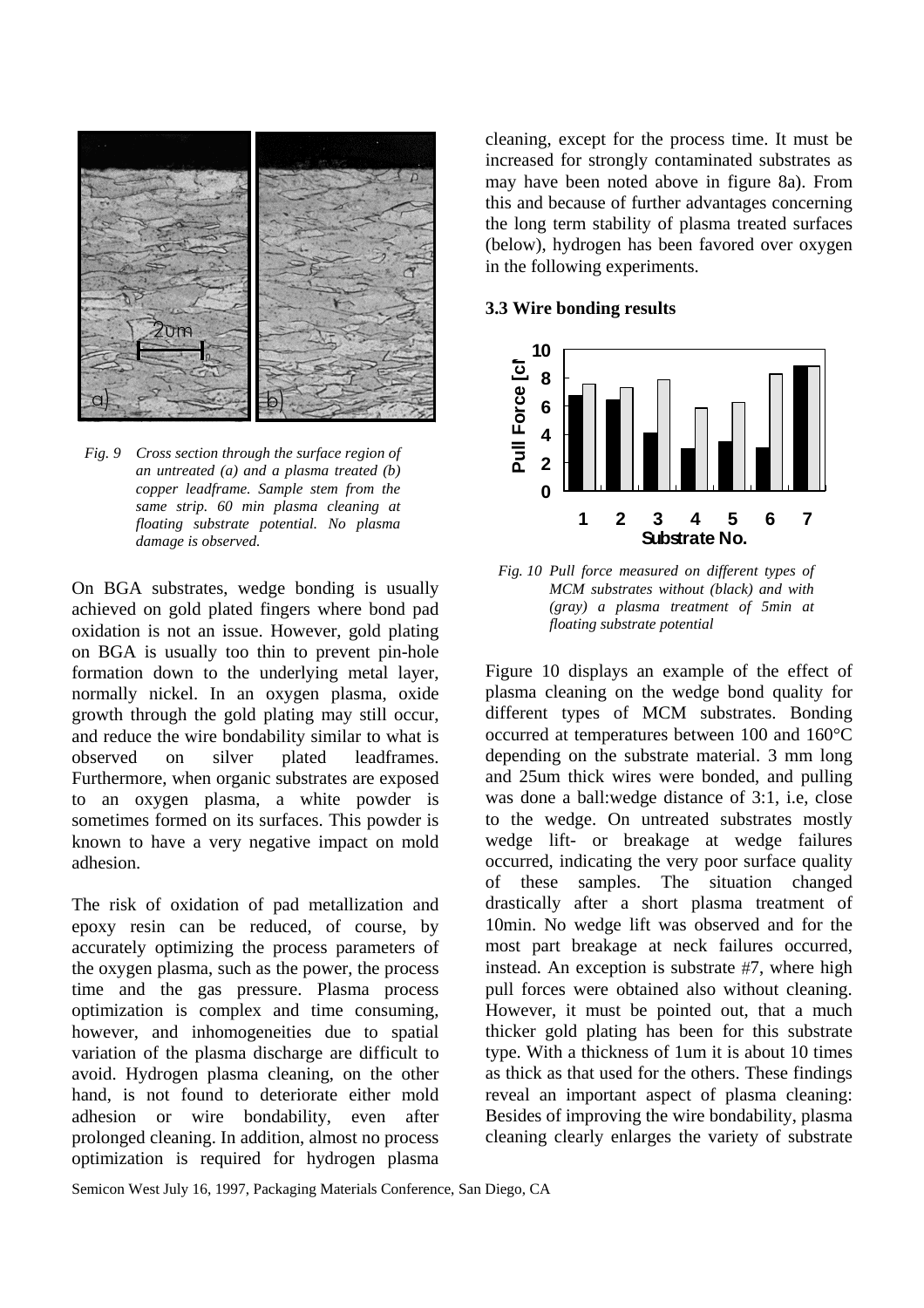types and of material combinations that can be used for gold ball wirebonding.



*Fig. 11 Pull force as a function of the bond temperature obtained on an untreated (open dots) and plasma treated (closed dots) FR4 substrate. (For more details see text.)* 

This is also shown in Fig. 11, where the pull values with (closed dots) and without (open dots) plasma cleaning of an FR4 substrate are presented. Again, a drastic improvement of the wedge bond quality is observed. This is rather surprising, if one considers that the substrate was laid out for Al-wedge wedge and not for gold-ball wire bonding. On such substrates gold plating is extremely thin, since it is not supposed to act as bonding surface, but is thought to prevent the underlying nickel layer from oxidizing.

The findings reported Figs. 10 and 11 are classic examples to show on the one hand the negative influence that contaminants can have on wire bondability and on the other hand the efficiency of an hydrogen plasma to remove such contaminants. However, these results have been obtained on test vehicles, which were of very poor wire bondability. Substrates of such a quality are not typical for production. Nevertheless, an important increase of the wire bondability and in particular of the reproducibility can also be obtained on production material. The BGA substrates used for the following experiments were of known reduced bondability. Figure 12 shows the average, the standard deviation and the

minimal value of the pull force as measured over 40 wires. The data are plotted versus the device position for an untreated (open dots) and plasma treated (closed dots) BGA (BT resin) substrate. 3 mm long and 25um thick wires were bonded at a temperature of 120°C on gold plated fingers. Pulling was performed at a ball:wedge distance of 1:2. Plasma cleaning was carried out with the strips filled into a magazine, which was horizontally slotted for better plasma penetration (see Section 3.1).



*Fig. 12 Average, standard deviation and minimum of the pull values as a function of the position on the strip as obtained on an untreated (open dots) and a plasma treated (closed dots) BGA substrate. Sample size is 40. Wire bonding was performed at 120°C. For more details see text.* 

As expected for the better surface quality, the improvement of the average values of the pull force turns out to be smaller compared to that shown in Figs. 10 and 11. Note, that even on the untreated substrates, in most part  $($ >60%) wires failure occurred at the neck where high pull values results. The positive effect of the plasma treatment becomes clear, however, when the corresponding minimal values for the pull force are examined. They increase from typically 2.5cN on the untreated strip up to typically 4.5-5cN on the plasma treated strip. Note also the lower standard deviation and the reduced scattering of the pull values from device to device.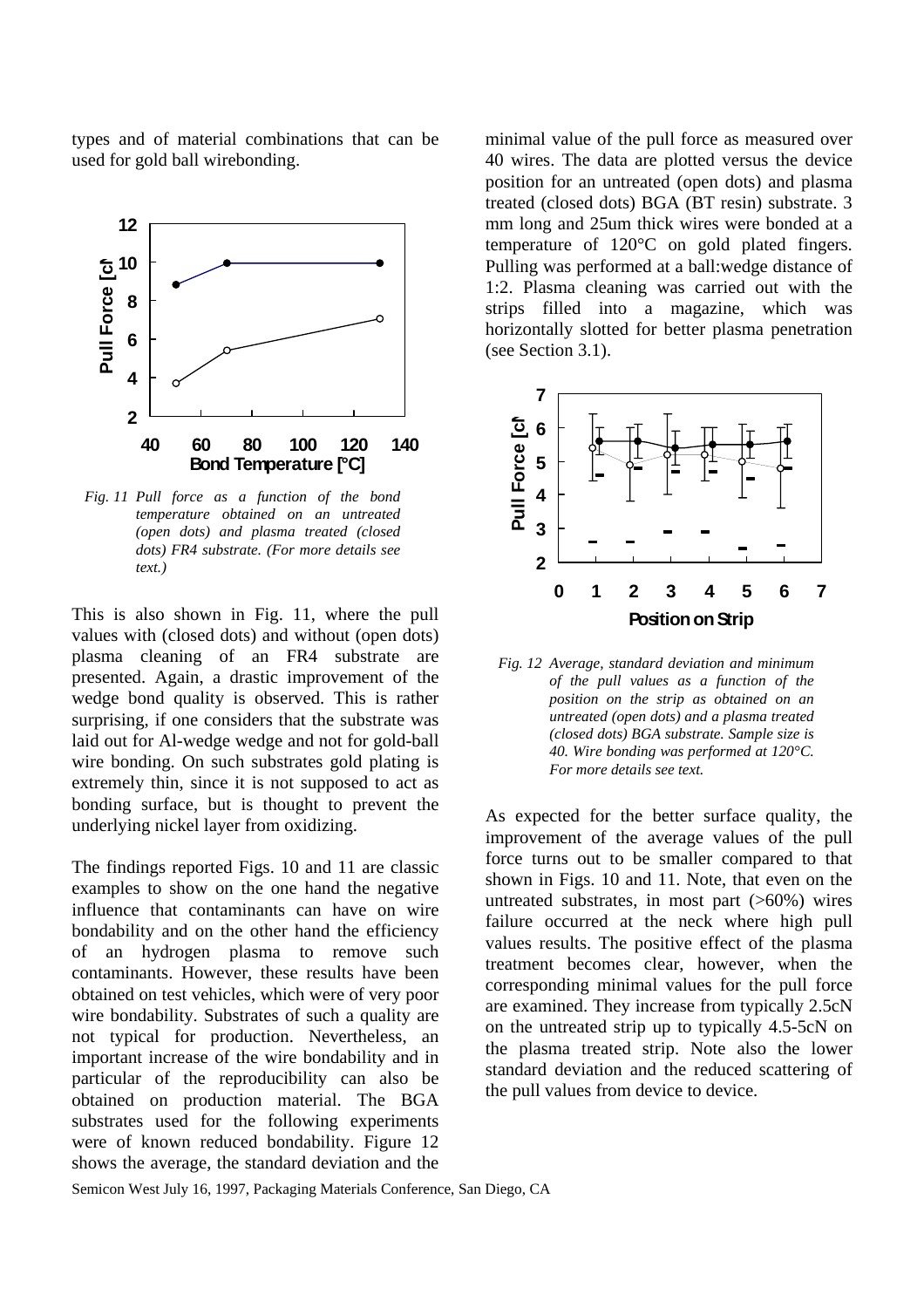

*Fig 13 Pull values versus the position on the strip and versus the position of the strip within the magazine as obtained on plasma cleaned BGA substrates. Plasma cleaning of 10 min was performed with the magazine at floating potential.* 

The good uniformity of cleaning is also confirmed by the data shown in Fig.13, where the corresponding pull data obtained after plasma cleaning with the strips in the magazine are shown. The pull values as a function of the strip position are reported for the top, the central and the bottom lead frame position in the magazine.

Apart from the cleaning efficiency itself, another important factor is the sensitivity of plasma treated surface on recontamination. That is, the period of time within which the cleaning effect persists after plasma treatment. The reactivity of a surface depends on the quantity and types of dangling bonds present at the surface. Activated surfaces occur, for example, after plasma cleaning in an oxygen plasma. Such substrates must necessarily be processed as soon as possible after the cleaning procedure in order to avoid a renewed degradation of the wirebondability. In contrast to oxygen, hydrogen passivates the topmost surface atoms thus protecting the surface from chemical reactions with ambient air. This results in an excellent long-time behavior of the cleaning effect which lasts for several days. This is shown in Figure 14, where we have plotted the pull values as a function of the storage time after

plasma cleaning. The same type of BGA substrate as for the previous investigation has been used for the experiment. As expected, no decrease of the wirebondability (wedge contact quality) occurs even after a longer storage of 1 week.



**Time after plasma cleaning**

*Fig. 14 Pull force obtained on BGA substrates versus the storage time after plasma cleaning. Storage occurred in ambient air. No degradation of the wire bondability is observed within a period of one week. Sample size is 40* 

In this work, the main attention has been devoted to the wedge bond contact quality. Only little has been reported on the effect of plasma cleaning on ball bond improvement. Indeed, in contrast to the wedge contact, the ball shear values usually do not increase that much on plasma cleaning, unless the pad metallization is of poor surface quality. (see for example Fig. 8). The ball bond contact is apparently less sensitive on surface contamination than the wedge bond contact. However, this does not mean that plasma cleaning does not have a positive impact on ball bondability. The positive effect becomes clear when the "bond force *vs.* ultrasonic power" process window for the ball bond is examined. We found plasma cleaning to significantly enlarge the process window. This might become of very importance for fine pitch wire bonding, where reduced bond force and ultrasonic power settings must be used to achieve small bonded balls. These results will be presented in a future work.